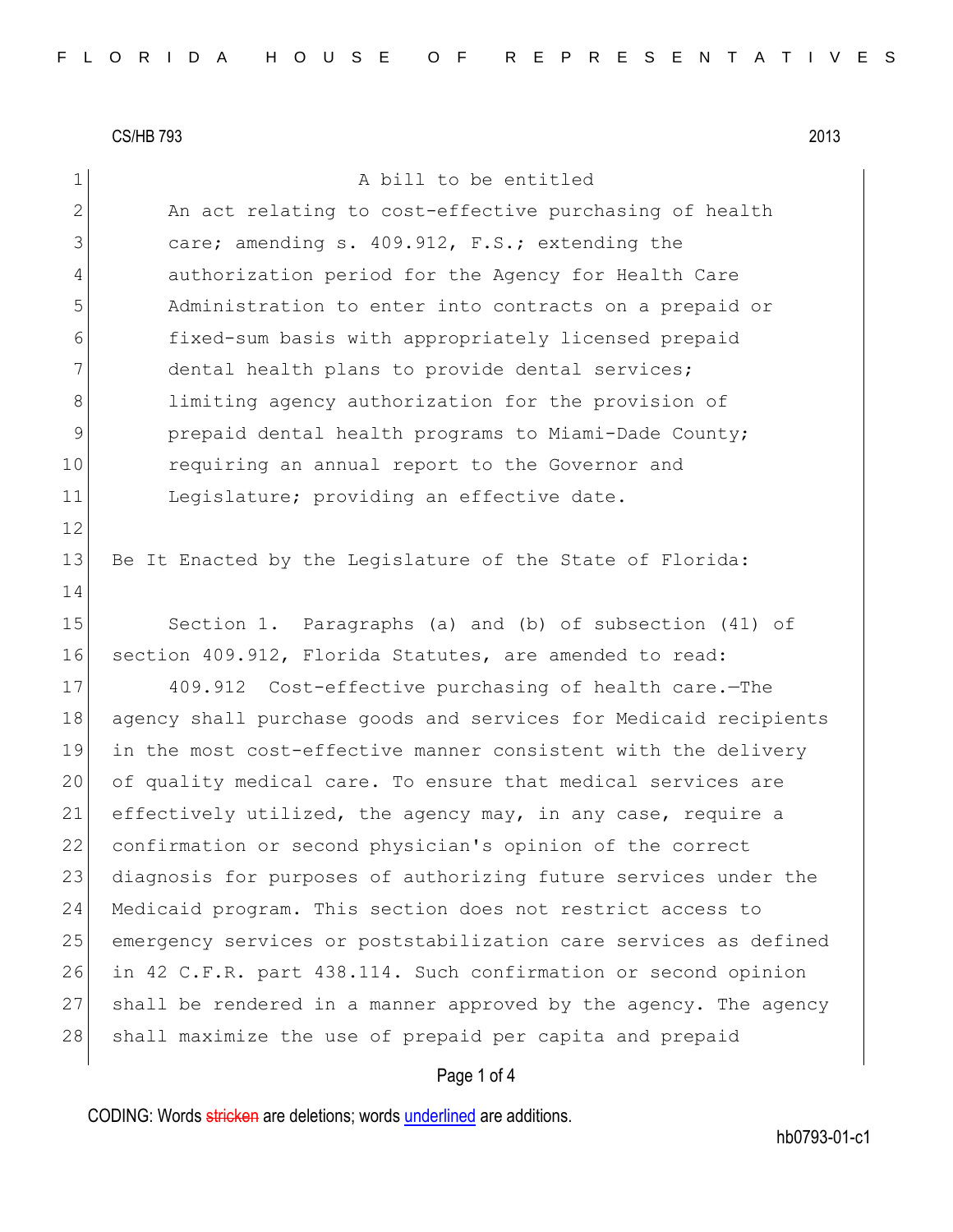aggregate fixed-sum basis services when appropriate and other alternative service delivery and reimbursement methodologies, including competitive bidding pursuant to s. 287.057, designed to facilitate the cost-effective purchase of a case-managed continuum of care. The agency shall also require providers to minimize the exposure of recipients to the need for acute inpatient, custodial, and other institutional care and the inappropriate or unnecessary use of high-cost services. The agency shall contract with a vendor to monitor and evaluate the clinical practice patterns of providers in order to identify trends that are outside the normal practice patterns of a provider's professional peers or the national guidelines of a provider's professional association. The vendor must be able to provide information and counseling to a provider whose practice 43 patterns are outside the norms, in consultation with the agency, to improve patient care and reduce inappropriate utilization. 45 The agency may mandate prior authorization, drug therapy management, or disease management participation for certain 47 populations of Medicaid beneficiaries, certain drug classes, or 48 particular drugs to prevent fraud, abuse, overuse, and possible dangerous drug interactions. The Pharmaceutical and Therapeutics Committee shall make recommendations to the agency on drugs for which prior authorization is required. The agency shall inform 52 the Pharmaceutical and Therapeutics Committee of its decisions 53 regarding drugs subject to prior authorization. The agency is authorized to limit the entities it contracts with or enrolls as Medicaid providers by developing a provider network through provider credentialing. The agency may competitively bid single-

## Page 2 of 4

CODING: Words stricken are deletions; words underlined are additions.

hb0793-01-c1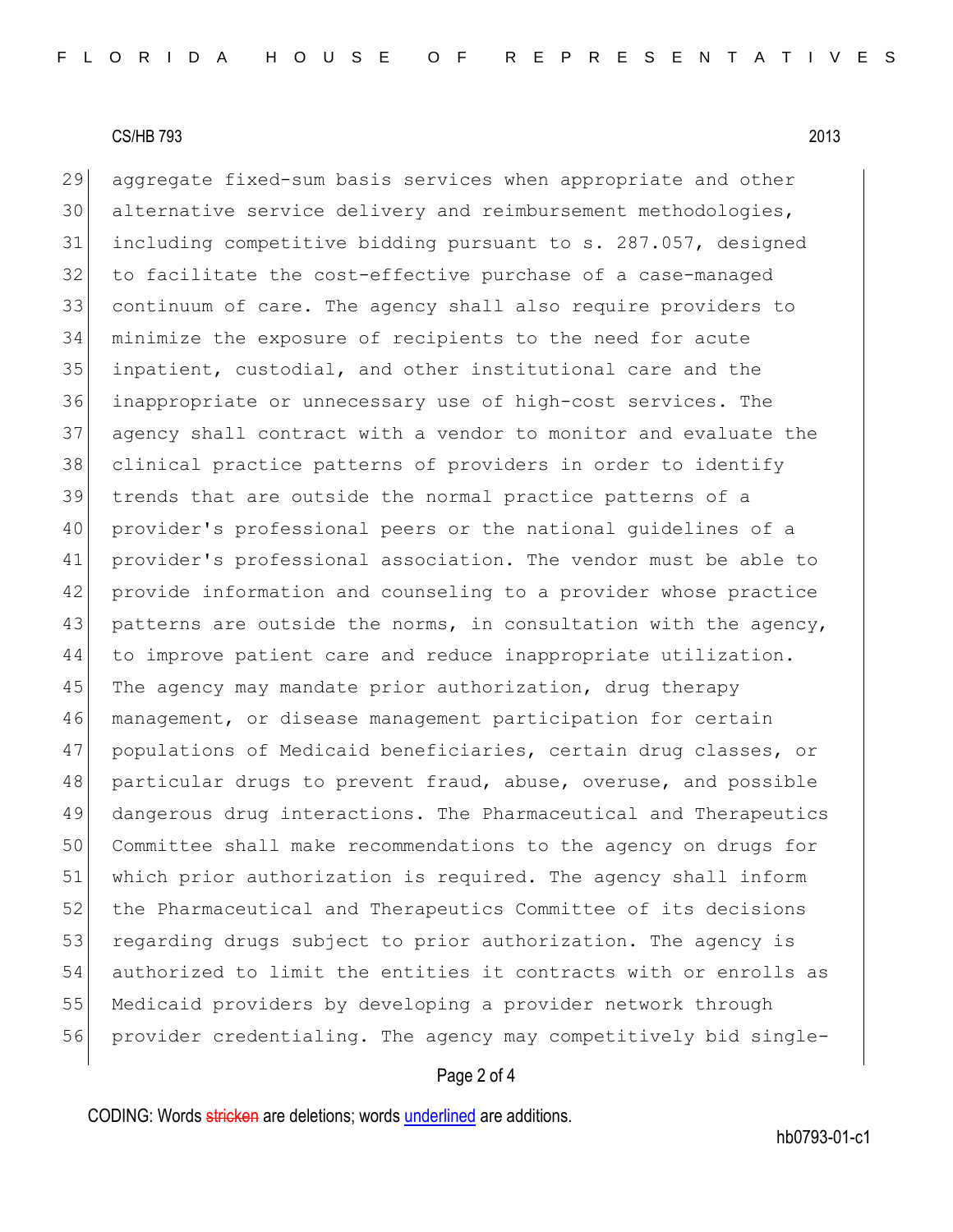57 source-provider contracts if procurement of goods or services 58 results in demonstrated cost savings to the state without 59 limiting access to care. The agency may limit its network based 60 on the assessment of beneficiary access to care, provider 61 availability, provider quality standards, time and distance 62 standards for access to care, the cultural competence of the 63 provider network, demographic characteristics of Medicaid 64 beneficiaries, practice and provider-to-beneficiary standards, 65 appointment wait times, beneficiary use of services, provider 66 turnover, provider profiling, provider licensure history, 67 previous program integrity investigations and findings, peer 68 review, provider Medicaid policy and billing compliance records, 69 clinical and medical record audits, and other factors. Providers 70 are not entitled to enrollment in the Medicaid provider network. 71 The agency shall determine instances in which allowing Medicaid 72 beneficiaries to purchase durable medical equipment and other 73 goods is less expensive to the Medicaid program than long-term 74 rental of the equipment or goods. The agency may establish rules 75 to facilitate purchases in lieu of long-term rentals in order to 76 protect against fraud and abuse in the Medicaid program as 77 defined in s. 409.913. The agency may seek federal waivers 78 | necessary to administer these policies.

79 (41) (a) Notwithstanding s. 409.961, the agency shall 80 contract on a prepaid or fixed-sum basis with appropriately 81 licensed prepaid dental health plans to provide dental services. 82 This paragraph expires October 1, 2017 2014.

83 (b) Notwithstanding paragraph (a) and for the 2012-2013  $84$  fiscal year only, the agency is authorized to provide a Medicaid

### Page 3 of 4

CODING: Words stricken are deletions; words underlined are additions.